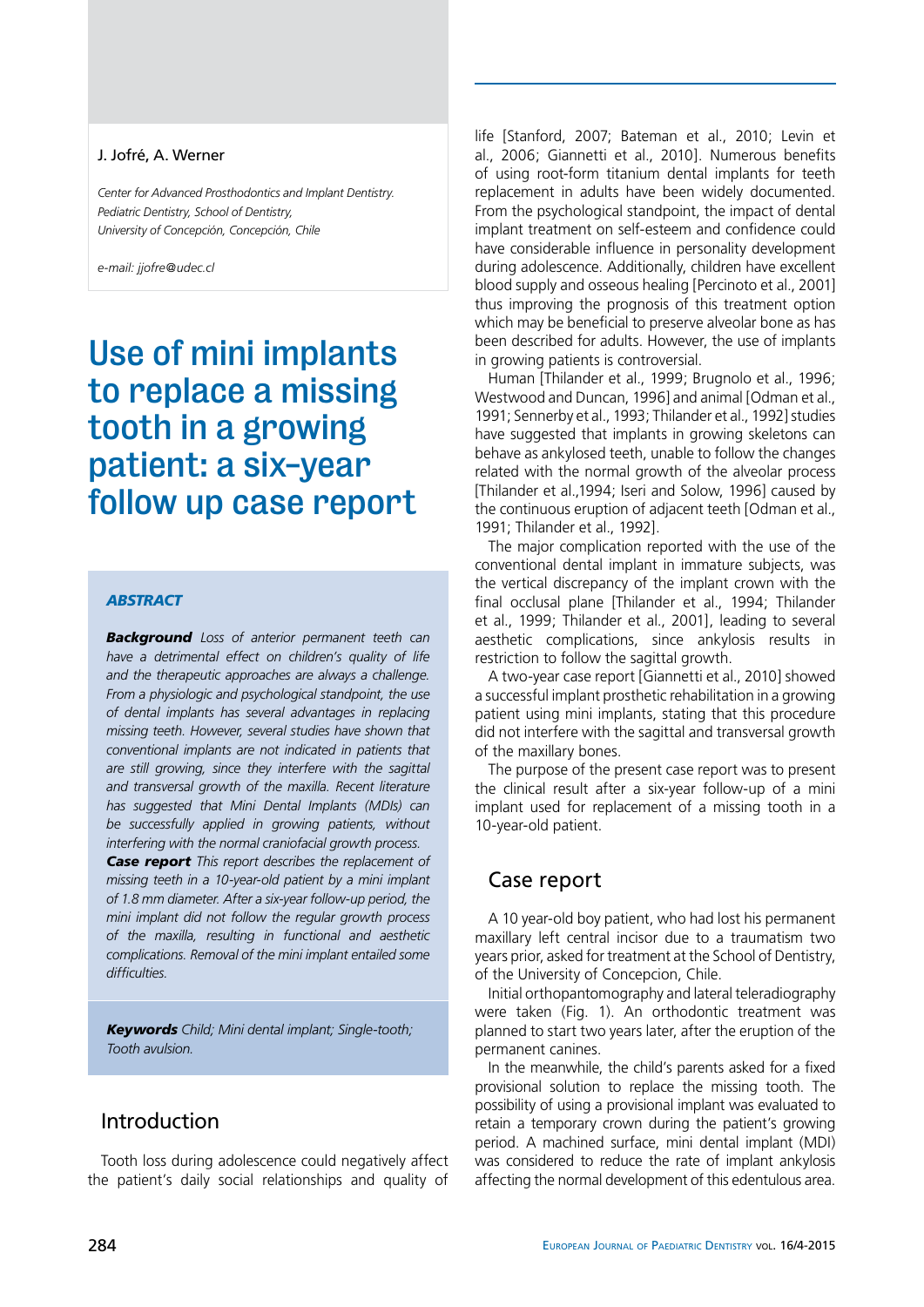

fig. 1 A Orthopantomography showing the missing maxillary left central incisor.



fig. 1 B Teleradiography presenting a Class II skeletal jaw relationship with a Legan's angle of 23º.



FIG. 2 Severe implant deformation after removal.





fig. 3 Clinical and radiographic evaluation one month after mini implant insertion.





fig. 4 Vertical discrepancy between implant and the adjacent teeth can be clearly observed at the six-year follow up.

After explaining associated risks and signing the informed consent, the use of an MDI was indicated to stabilise a temporary crown.

By using a flapless procedure, a 1.8 mm diameter and 14 mm length mini transitional implant (MTI Transitional Implants, Dentatus, NY, USA) was inserted in the area of 1.1.

During the six-year follow-up, the provisional crown was lost six times (once in the 3th, 4th and 5th year and three times in the 6th year). The crown was immediately re-cemented and refilled with acrylic by an external dentist.Due to the high frequency of provisional loss, caused by lack of retention, the mini-implant was removed.

High level of forces, near 50 Ncm, was necessary to remove the osseointegrated provisional mini-implant, causing severe deformation during the process (Fig. 2).

Comparing the baseline clinical and radiographic situation (Fig. 3) with the six-year recall (Fig. 4) a high vertical discrepancy between the implant and the adjacent teeth can be clearly observed, making impossible to achieve an adequate retention of the crown.

## **Discussion**

Several studies have suggested that implants in growing skeletons can act as ankylosed teeth unable to follow normal growth of the alveolar process, caused by the continuous eruption of adjacent teeth.

The ankylosis phenomenon around an implant can be explained by the active bone healing process in the immediate vicinity of the implant surface, which has been described as a functional ankylosis [Giannetti et al., 2010; Schulte, 1967; Schroeder et al., 1981]. However, at some distance from the implants surface the tissues develop normally [Heij et al., 2006].

The growth arrest phenomenon is not seen in edentulous areas, where no implant is placed, or after decoronation of ankylosed teeth. This observation suggests that the implant-retained crown acts as a barrier interrupting the interdental fibres of adjacent teeth in the edentulous zone. The use of mini dental implants has been suggested to replace anterior missing teeth in growing patients. It may be assumed that using an extremely thin implant, fibres interference between adjacent teeth would be minimum, allowing a normal growth of the alveolar process.

Mini implants have shown successful clinical results mainly as anchor for overdentures [Griffitts et al., 2005; Jofre et al., 2010a; Jofre et al., 2010b; Sendax, 1996; el Attar et al., 1999; Bulard andand Vance, 2005; Shatkin et al., 2007], but the use of this type of very small diameter implant in children could have advantages as implant placement in narrow sites, minimally invasive surgeries avoiding bone graft or complex surgical procedures, and they also can be immediately loaded [Velasco Ortega, 2004; Christensen,